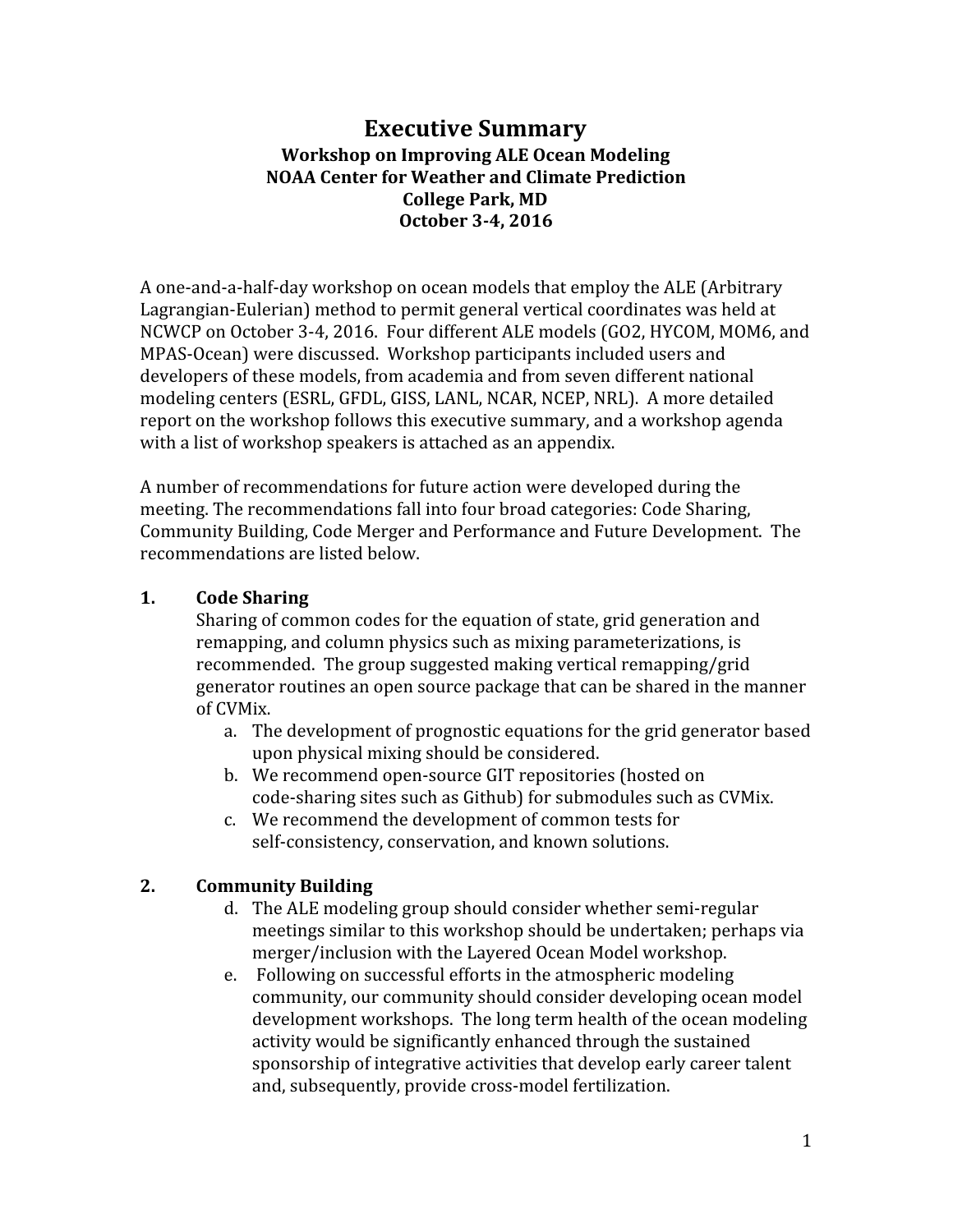# **3. Code Merger**

f. HYCOM and MOM6 have enough similarities to consider a code merger, bringing the strengths of each to a common code base.

## **4. Performance and Future Development**

- g. The modeling community must confront the physics of boundary layers (at both the top and bottom boundaries) in order to fully exploit the power of ALE models.
- h. The group expressed unanimous agreement on the value of funding different approaches to ALE modeling. Impressive results from the DOE MPAS-Ocean and NASA GISS GO2 models demonstrate the need for diversity in ALE modeling. Only by funding a few different ALE streams can we, as a community, be assured that innovations will continue to be developed.
- i. To avoid flooding storage silos with large model output datasets, model users should consider, where possible, analyzing runs as they take place rather than afterwards.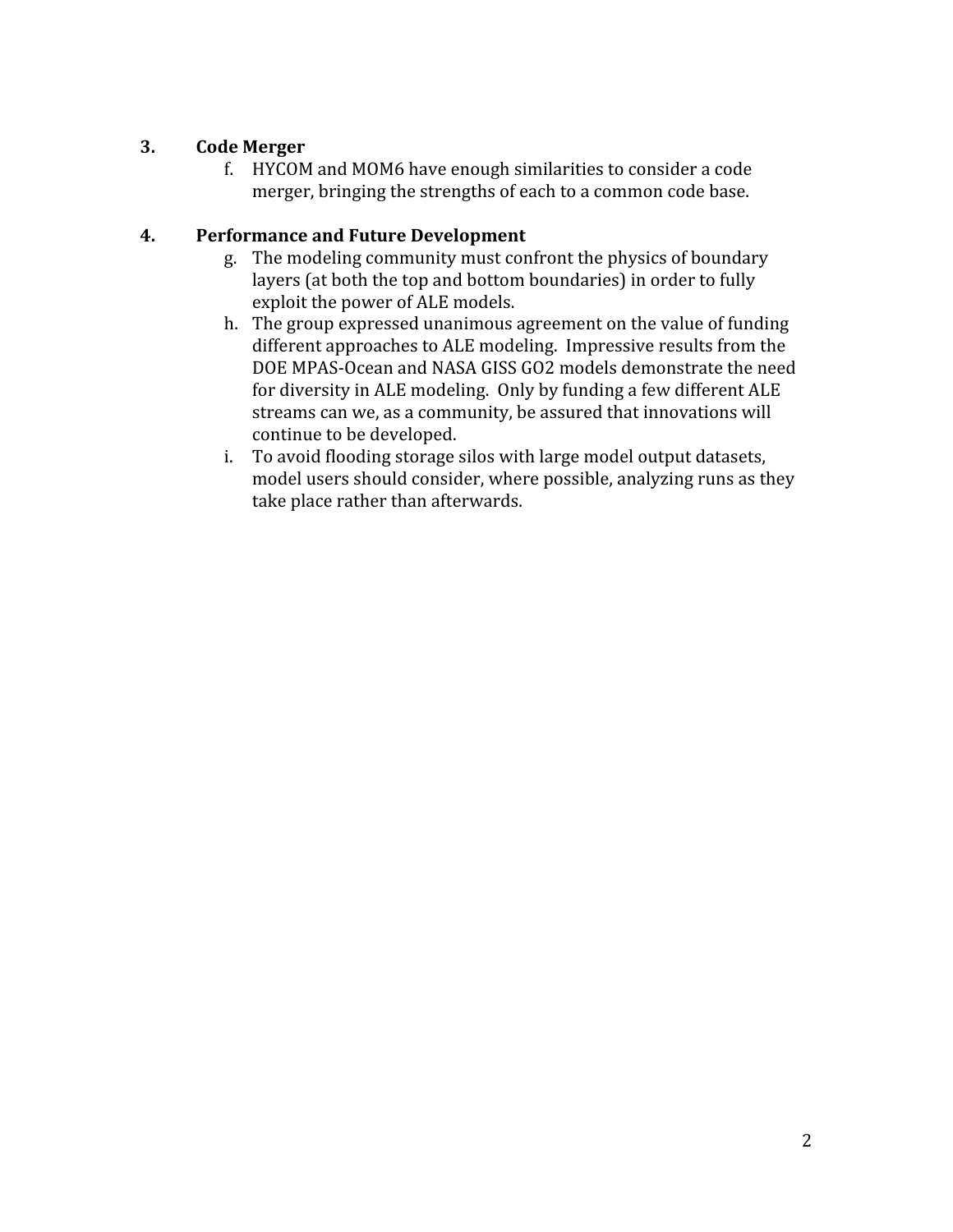#### **Report on "Improving ALE Ocean Modeling Workshop" NCWCP October 3-4, 2016**

A one-and-a-half-day workshop on ocean models that employ the ALE (Arbitrary Lagrangian-Eulerian) method to permit general vertical coordinates was held at NCWCP on October 3-4, 2016. Four different ALE models (GO2, HYCOM, MOM6, and MPAS-Ocean) were discussed. Workshop participants included users and developers of these models, from academia and from seven different national modeling centers (ESRL, GFDL, GISS, LANL, NCAR, NCEP, NRL). A list of acronyms appears later in this document. A workshop agenda with a list of workshop speakers is attached as an appendix.

The first day included agency overview talks, a discussion of previous attempts to create a unified home for ALE code development, overview talks from all of the modeling groups, discussions of numerical implementation issues, and an overview of applications enabled by ALE models. A few key points that emerged are that (1) ALE is an algorithm for the vertical grid choice, (2) ALE is versatile and permits general vertical coordinates, that include traditional z, isopycnal, and terrain-following coordinates as well as hybrid combinations of the former and other creative treatments yet to be formulated and explored, (3) ALE can eliminate vertical CFL restrictions and minimize velocity errors, and easily enables wetting and drying, (4) a weakness of sorts for ALE models is that grid choice is important, not a simple black box usage, and (5) the MOM6 group has found that model errors have been reduced with the use of a finite-volume pressure gradient force.

The second half-day was set aside for discussions and recommendations. The general topics discussed were numerics and performance, model issues and necessary improvements, code sharing and potential collaborations, and next generation ALE models and future directions. Some key points and recommendations from the discussions held on the second day follow below.

There was some discussion about HPC performance issues that are experienced by all ocean modeling groups including ALE model groups—e.g. limitations on scalability, bit-for-bit multi-CPU reproducibility, refactoring for vector instructions, the low computational intensity of ocean models, and ocean model performance on coming future architectures. In response to a request from David McCarren, workshop participant Alan Wallcraft produced a summary of these issues, attached to this report as an appendix.

The problem of analyzing the massive outputs that large models can generate was discussed. This problem is particularly acute in the case of large high-resolution ensembles. One proposed solution to the large output problem is to analyze model output on the fly as it is running, rather than saving enormous amounts of high-spatial and temporal resolution output for later analysis. For example, in the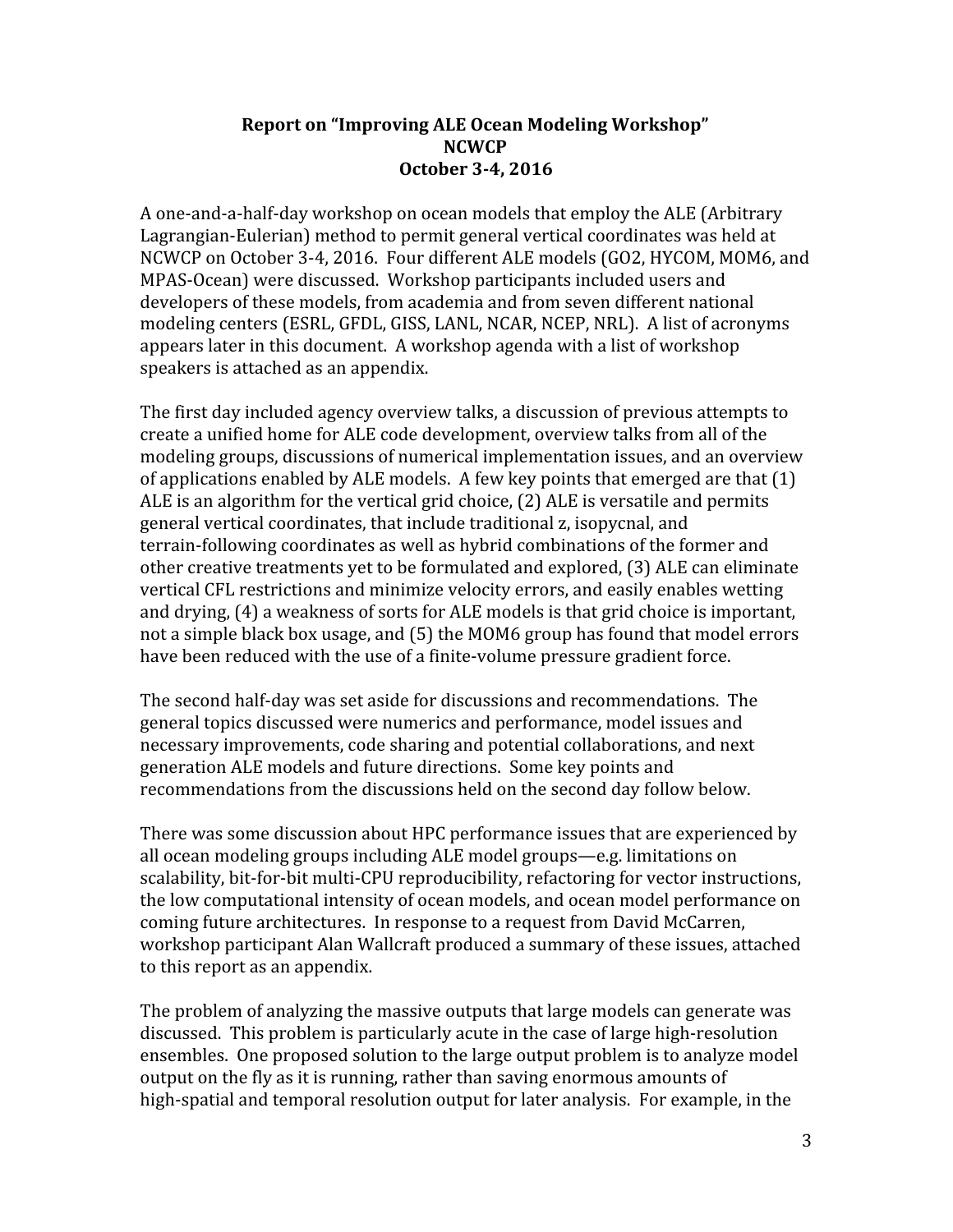context of data assimilation (an application for which large ensembles are likely to be used), the capability to output model fields interpolated to specified observation locations would considerably reduce I/O costs. In data assimilation algorithms, the model state must be interpolated to the observation locations in order to compute the analysis adjustments to be made to the model forecast. Without such a feature embedded in the model, 4D-EnKF and 3D-FGAT ("first guess at the appropriate time") methods would require outputting the full model state at or near the observation frequency to achieve similar results. For example, in the context of data assimilation (an application for which large ensembles are likely to be used), the capability to output model fields interpolated to specified observation locations would considerably reduce I/O costs. In data assimilation algorithms, the model state must be interpolated to the observation locations in order to compute the analysis adjustments to be made to the model forecast. Without such a functionality embedded in the model, 4D-EnKF and 3D-FGAT ("first guess at the appropriate time") methods would require outputting the full model state at or near the observation frequency to achieve similar results. For example, an EnKF with a 50-member ensemble assimilating hourly along-track SST data and randomly located in situ profiles over a 24-hour analysis cycle would require 50\*24=1200 full model states to be output. With an embedded interpolation scheme, only the model state interpolated to the satellite tracks and sparse in situ profiles would need to be output at those same times, plus the 50 full model states at the analysis time.

This online approach applies most clearly to a reanalysis scenario, in which the observation locations are known in advance. But even in a forecast scenario it may be more efficient to rerun the ensemble of models and supply them with the observation locations to do an online computation of the required interpolations than to output all the model states during the original forecast and then compute the interpolations offline. The observation-minus-forecast and observation-minus-analysis data are the fundamental pieces of information produced in the data assimilation, and these are likely the primary ensemble data to be maintained and stored after the DA processing.

ALE-specific modeling issues were also discussed during the second half-day. For example, the HYCOM group will work to implement the Adcroft et al. 2008 pressure gradient approach, as part of an NRL Nordic Seas project. The HYCOM group will also explore using interface, rather than layer-average, density to guide vertical remapping.

There was much discussion of vertical remapping. Community users of model output generally want output in z-space (or pressure levels for non-Boussinesq configurations). The remapping to z levels has to be done carefully within an ALE model in order to respect conservation laws. An interesting idea that came up is development of prognostic equations for the grid generator based upon physical mixing. It was pointed out that ALE models can be made non-hydrostatic, but this feature has not been implemented yet because ALE models have not been run at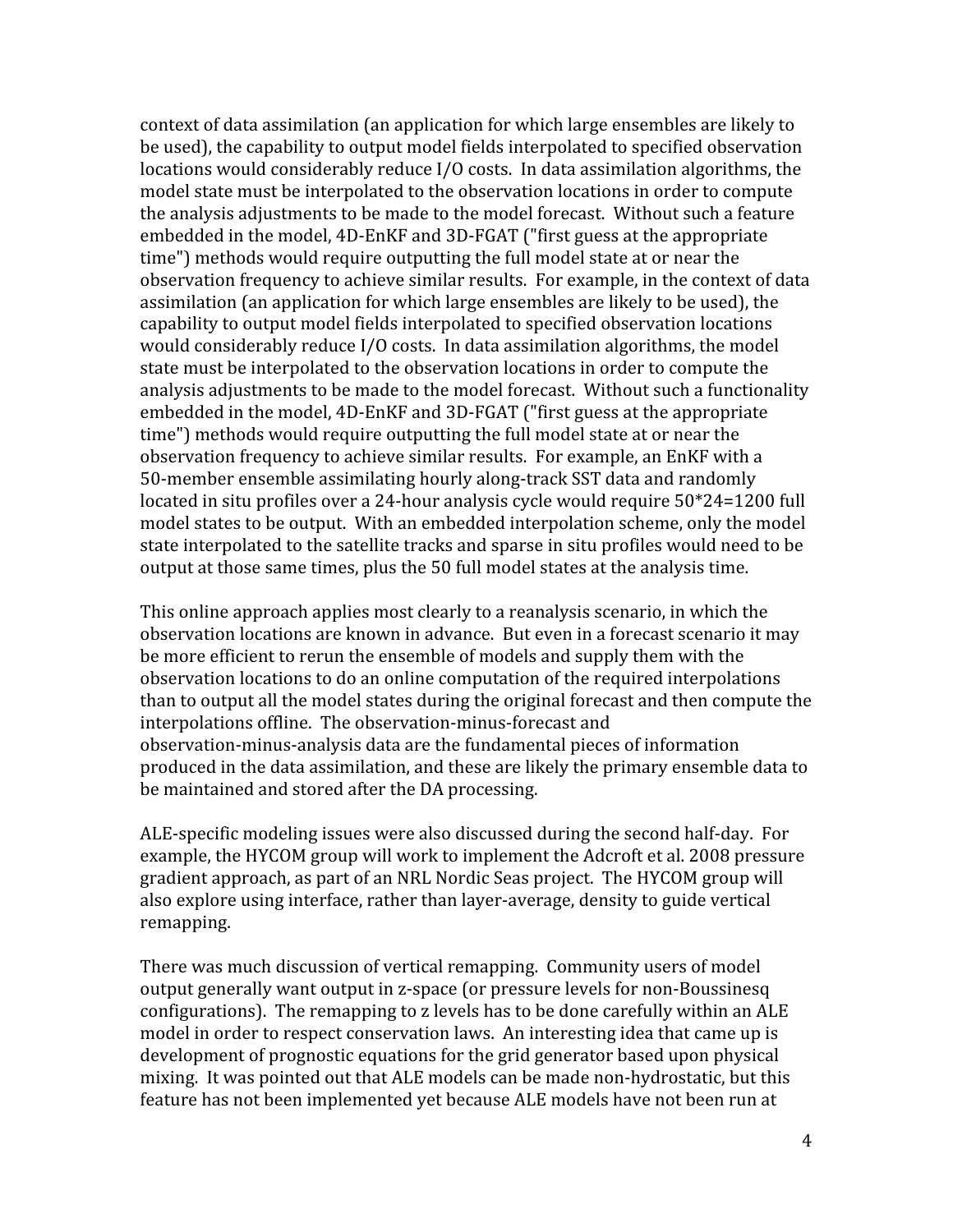horizontal resolutions fine enough to merit this approach. Another important point that came up is that the modeling community must confront the physics of boundary layers (at both the top and bottom boundaries) in order to fully exploit the power of ALE models.

It became clear at the meeting that different groups were using different names for the same type of grid related computation. The term regridding was suggested to be confusing and should be replaced with remapping. Alistair Adcroft suggested normalizing the nomenclature for future clarity. The group also suggested making vertical remapping/grid generator routines a common package that can be shared in the manner of CVMix. The discussions on code sharing and potential collaborations occupied a longer time than the other themed discussions, and led naturally into the final session on next generation ALE models and future directions. The group recommends open-source GIT repositories (hosted on code-sharing sites such as Github) for submodules and common codes to be developed. Sharing of common codes for the equation of state, grid generation and remapping, and column physics such as mixing parameterizations (via CVMix), was recommended. There was widespread support for the development of common tests for self-consistency, conservation, and known solutions.

The idea was floated that this ALE modeling group consider meeting annually or bi-annually, and that one potential format is to absorb such meetings into the Layered Ocean Model (LOM) meetings that have been taking place biannually for many years. The latter idea found favor with some but not with all. An advantage of incorporating ALE workshops into LOM meetings is that it would entail less travel. A potential disadvantage is that the LOM meeting has many presentations on science issues and incorporating the ALE workshops into it may make it too large. The question of whether future ALE workshops should be held, and whether they should be held during LOM meetings, was left unresolved.

One very important point made near the end of the discussions is that the ocean numerical model development community is small and that there is a need to entrain more early-career scientists into the field. The atmospheric modeling community has been very successful in this realm. For example, the Dynamical Core Model Intercomparison Project summer schools ([https://goo.gl/7WDpSX\)](https://goo.gl/7WDpSX) pair international atmophere modeling groups with aspiring graduate students and postdocs. In addition, since the mid 1990s the atmosphere modeling community has nurtured a core capability in computational physics through the bi-annual PDEs on the Sphere workshop. These activities not only develop early-career scientists but also provide an incubator for new ideas. The ocean modeling community lacks similar integrative activities and, instead, has tended toward model-centric workshops (e.g. NCAR OMWG, LOM, ROMS). The long term health of the ocean modeling activity would be significantly enhanced through the sustained sponsorship of integrative activities that develop early-career talent and, subsequently, provide cross-model fertilization.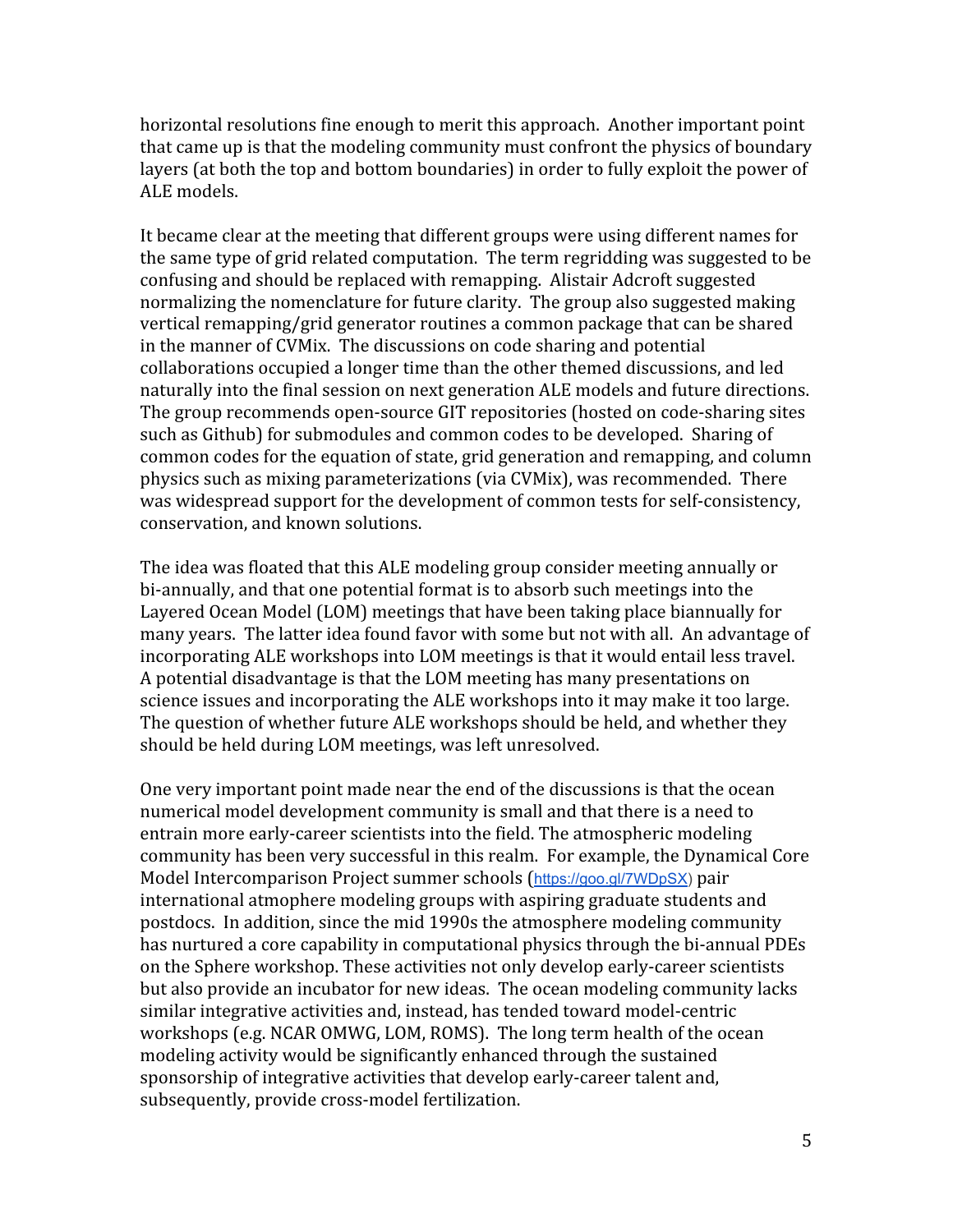Another critical point made was that some groups that use similar model codes consider merging their codes for the benefit of both groups. One such potential merger is between the HYCOM and MOM6. A merged model code that incorporated HYCOM's real-time data assimilation packages into a MOM6 dynamical core would partially satisfy the Navy's stated needs to upgrade HYCOM's dynamical core by  $\sim$ 2023, and would satisfy NOAA's desire for a common dynamical core to use in climate modeling, seasonal-interannual forecasting, and near-real-time ocean forecasting. **The group generally agreed that a closer working relationship between NOAA, NRL, and academic partners such as University of Michigan and Florida State University, involving an as-yet-to-be-determined merger between HYCOM and MOM6, was desirable.** It is important to note that such a merger does not prevent any scientist from continuing to use their own versions of HYCOM and MOM6 as they see fit. NRL, GFDL, and Michigan are already working on a MOM6 test run on NRL's 1/12th degree HYCOM grid with atmospheric and tidal forcing. A comparison of results from this MOM6 test run with a twin HYCOM run is expected to be very informative. The group recognized that an inter-agency project to set up and run a model for the benefit of both agencies is a time-consuming endeavor, that will need to be supported with dedicated resources. **The group noted that code sharing is different from code merging. HYCOM and MOM6 have enough similarities to consider a code merger, bringing the strengths of each to a common code base. The grid structure for MPAS-Ocean and GO2 are sufficiently different to preclude a code merger. However, there remain opportunities for code sharing of vertical column physics.**

**Finally, the group expressed unanimous agreement on the value of funding different approaches to ALE modeling. Impressive results from the DOE MPAS-Ocean and NASA GISS GO2 models demonstrate the need for diversity in ALE modeling. Only by funding distinct ALE streams can we be assured that innovations will continue to be developed. On a related note, the group recognized that ocean modeling involves people as much as it involves codes; as noted above, the nurturance of young talented model developers is critical for the long-term health of the field.**

A number of recommendations for future action were developed during the meeting. The recommendations fall into four broad categories: Code Sharing, Community Building, Code Merger and Performance and Future Development. The recommendations are listed below.

## **1. Code Sharing**

- a. The group suggested making re-mapping/grid generator routines an open source package that can be shared in the manner of CVMix. .
- b. The group recommends open-source GIT repositories (hosted on code-sharing sites such as Github) for submodules such as CVMix.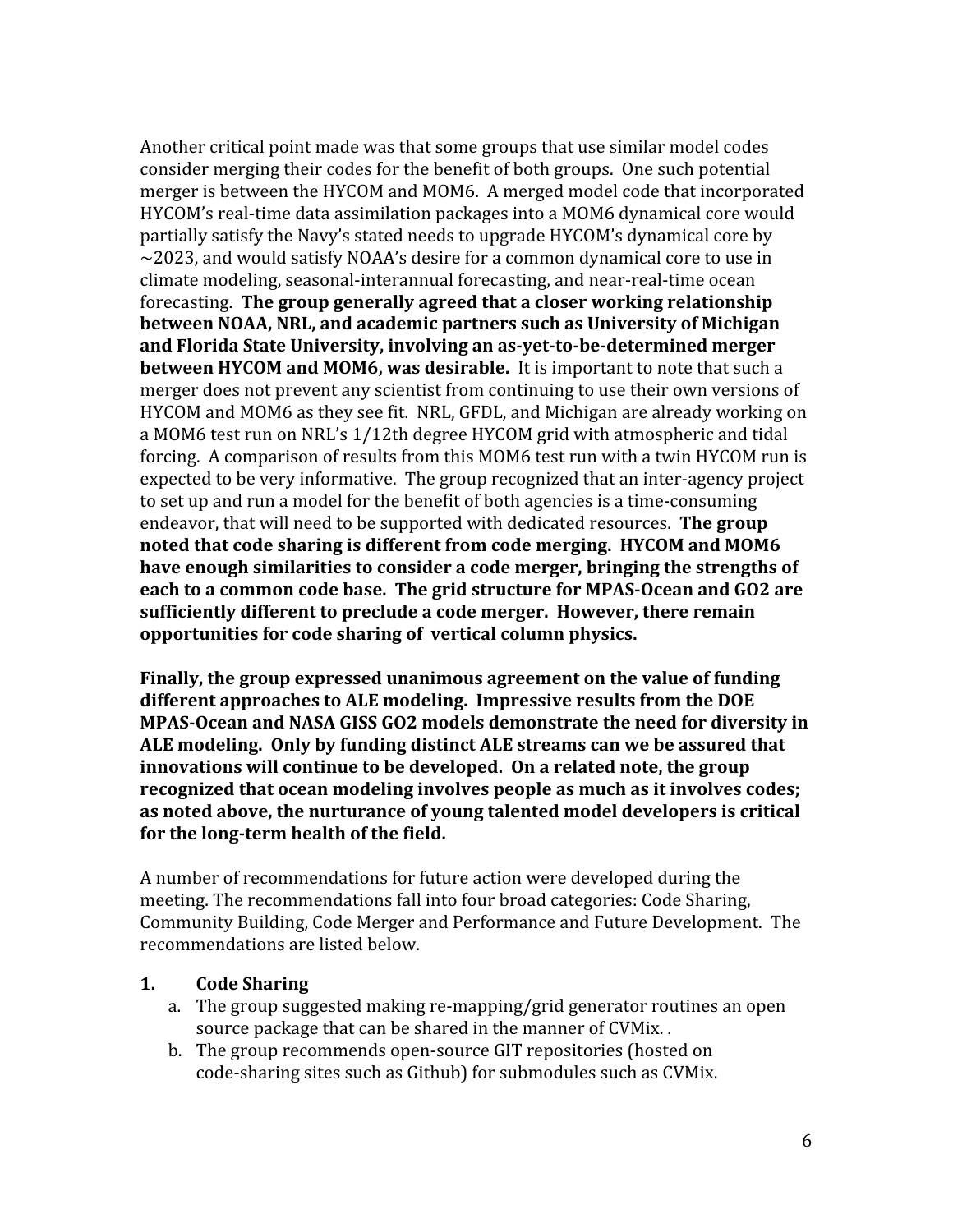- c. Sharing of common codes for the equation of state, grid generation and remapping, and column physics such as mixing parameterizations, was recommended.
- d. There was widespread support for the development of common tests for self-consistency, conservation, and known solutions.

# **2. Community Building**

- a. The ALE modeling group should consider whether semi-regular meetings similar to this workshop should be undertaken; perhaps via merger/inclusion with the Layered Ocean Model workshop.
- b. Following on successful efforts in the atmospheric modeling community, our community should consider developing ocean model development workshops. The long term health of the ocean modeling activity would be significantly enhanced through the sustained sponsorship of integrative activities that develop early-career talent and, subsequently, provide cross-model fertilization.

# **3. Code Merger**

a. HYCOM and MOM6 have enough similarities to consider a code merger, bringing the strengths of each to a common code base. The grid structure for MPAS-Ocean and GISS are sufficiently different to preclude a code merger. However, there remain opportunities for code sharing of vertical column physics.

## **4. Performance and Future Development**

- a. The development of prognostic equations for the grid generator based upon physical mixing should be considered.
- b. The modeling community must confront the physics of boundary layers (at both the top and bottom boundaries) in order to fully exploit the power of ALE models. The group expressed unanimous agreement on the value of funding different approaches to ALE modeling. Impressive results from the DOE MPAS-Ocean and NASA GISS GO2 models demonstrate the need for diversity in ALE modeling. Only by funding a few different ALE streams can we as a community be assured that innovations will continue to be developed.
- c. Ocean models and ALE models, in particular, haven't been designed for some of the potential new computer architectures. Ocean models tend to perform little computational work relative to the memory access. Moving ocean models to these new architectures will require substantial development effort.
- d. To avoid flooding storage silos with large model output datasets, model users should consider, where possible, analyzing runs as they take place rather than afterwards.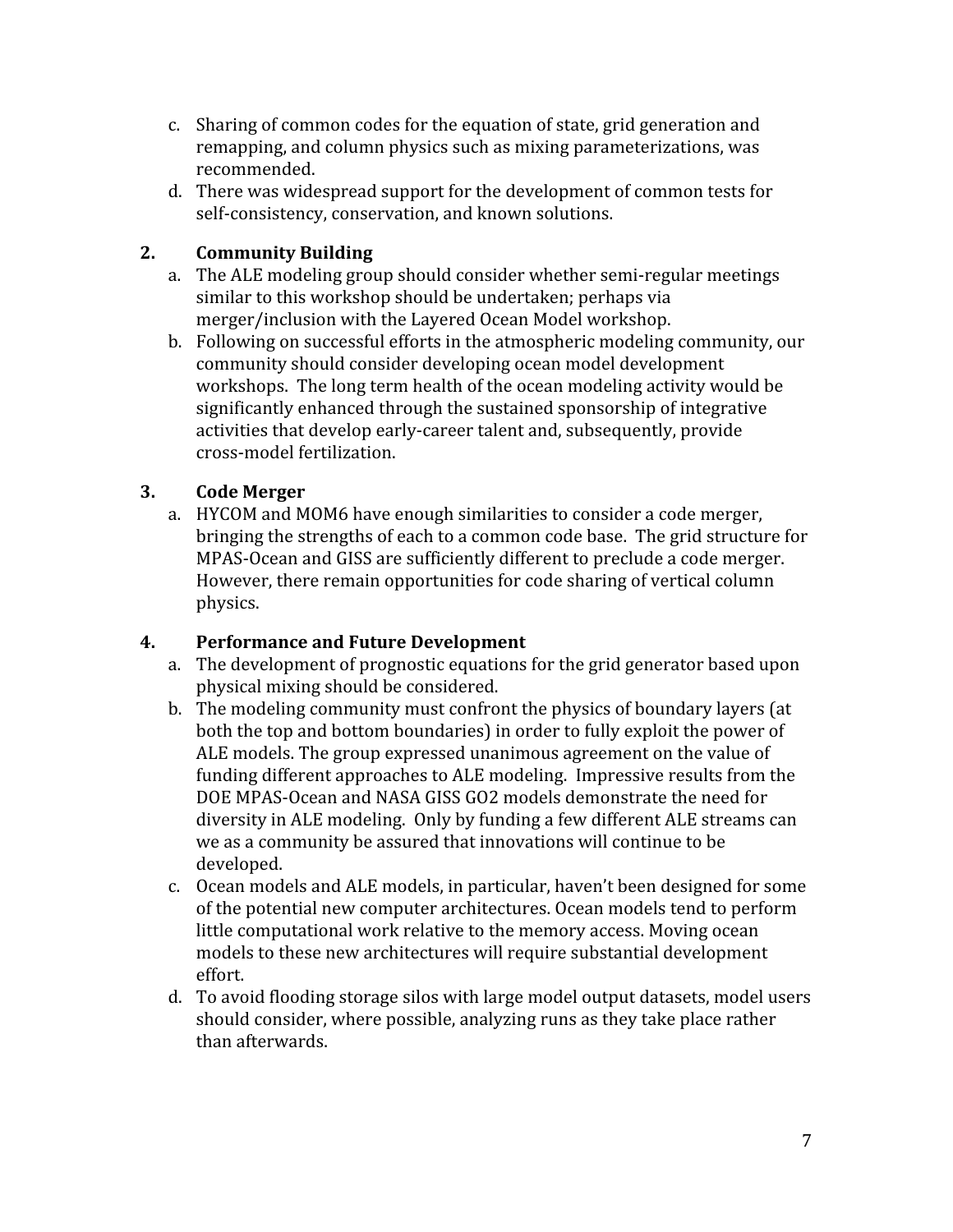#### **Acronyms:**

ALE: Arbitrary Lagrangian-Eulerian DOE: Department of Energy ESPC: Earth System Prediction Capability ESRL: Earth System Research Laboratory GFDL: Geophysical Fluid Dynamics Laboratory GISS: Goddard Institute for Space Studies GO2: Goddard Ocean Model 2 HPC: High Performance Computing HYCOM: HYbrid Coordinate Ocean Model LANL: Los Alamos National Laboratory LOM: Layered Ocean Model meeting MIT: Massachusetts Institute of Technology MOM6: Modular Ocean Model version 6 MPAS-Ocean: Model for Prediction Across Scales - Ocean NASA: National Aeronautics and Space Administration NCAR: National Center for Atmospheric Research NCEP: National Centers for Environmental Prediction NCWCP: NOAA Center for Weather and Climate Prediction NOAA: National Oceanic and Atmospheric Administration NRL: Naval Research Laboratory NWS: National Weather Service OMWG: Ocean Model Working Group OSTI: Office of Science and Technology Integration ROMS: Regional Ocean Modeling System

#### **Workshop organizers:**

Brian Arbic, University of Michigan Robert Hallberg, NOAA GFDL Avichal Mehra, NOAA NCEP James Richman, Florida State University

#### **Workshop participants:**

Alistair Adcroft, NOAA GFDL Rainer Bleck, NASA GISS and NOAA ESRL Frank Bryan, NCAR Eric Chassignet, Florida State University James Carton, University of Maryland Arun Chawla, NOAA NCEP Gokhan Danabasoglu, NCAR Darren Engwirda, MIT and NASA GISS Stephen Griffies, NOAA GFDL Matthew Harrison, NOAA GFDL Mary Hart, NOAA NCEP Robert Helber, NRL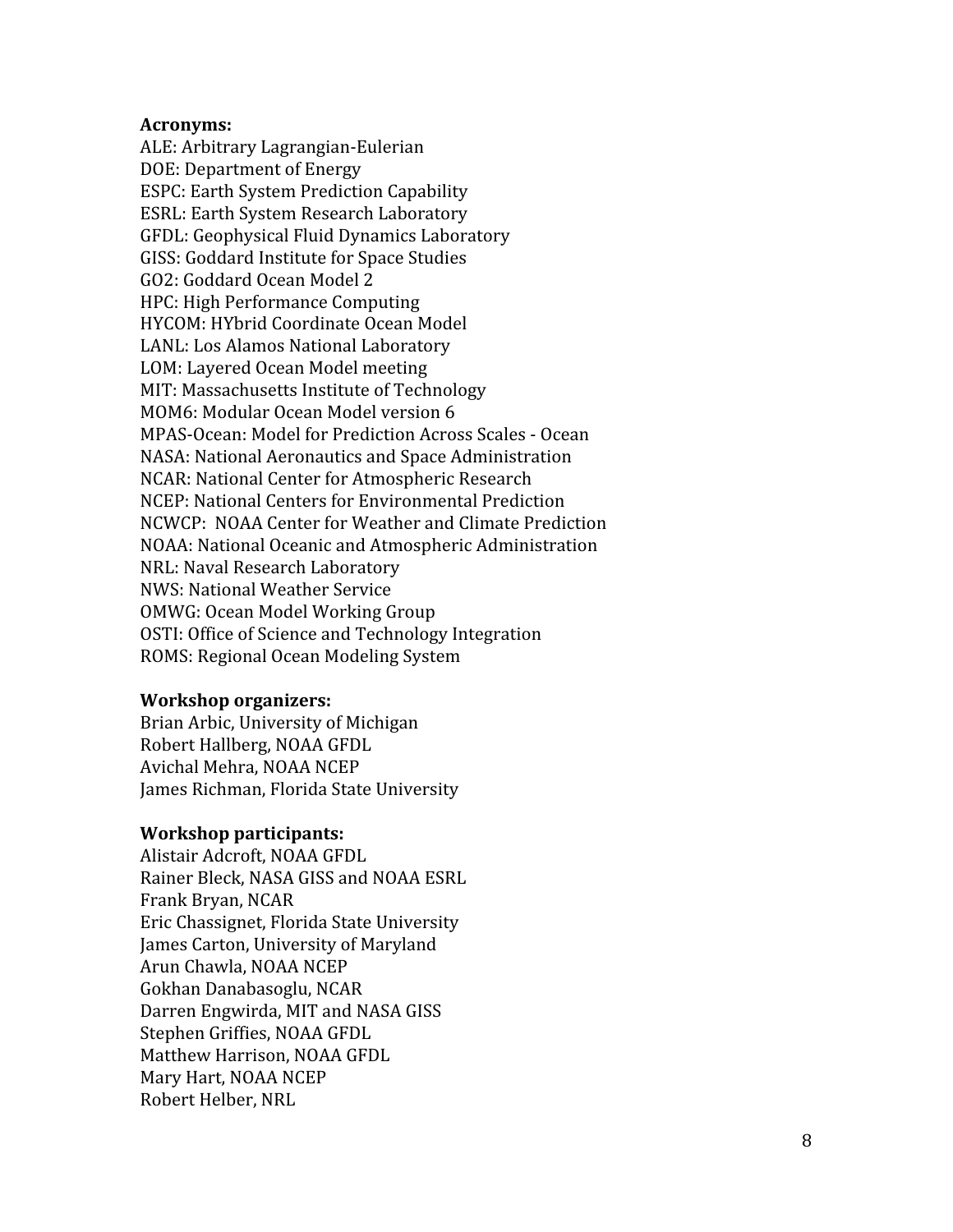Patrick Hogan, NRL Max Kelley, NASA GISS Hyun-Sook Kim, NOAA NCEP David Lee, LANL Leonardo Lima, INPE Brazil Liyan Liu, NOAA NCEP Carlos Lozano, NOAA NCEP John Marshall, MIT Joe Metzger, NRL Shastri Paturi, NOAA NCEP Steve Penny, University of Maryland / NOAA NCEP Mark Petersen, LANL Todd Ringler, LANL Ilya Rivin, NOAA NCEP Jay Shriver, NRL Luyu Sun, University of Maryland Shan Sun, NOAA ESRL Hendrik Tolman, NOAA NWS/OSTI Alan Wallcraft, NRL Yan Xue, NOAA NCEP

#### **Participating program managers:**

Dan Eleuterio, Office of Naval Research David McCarren, NOAA Jesse Carmen, NOAA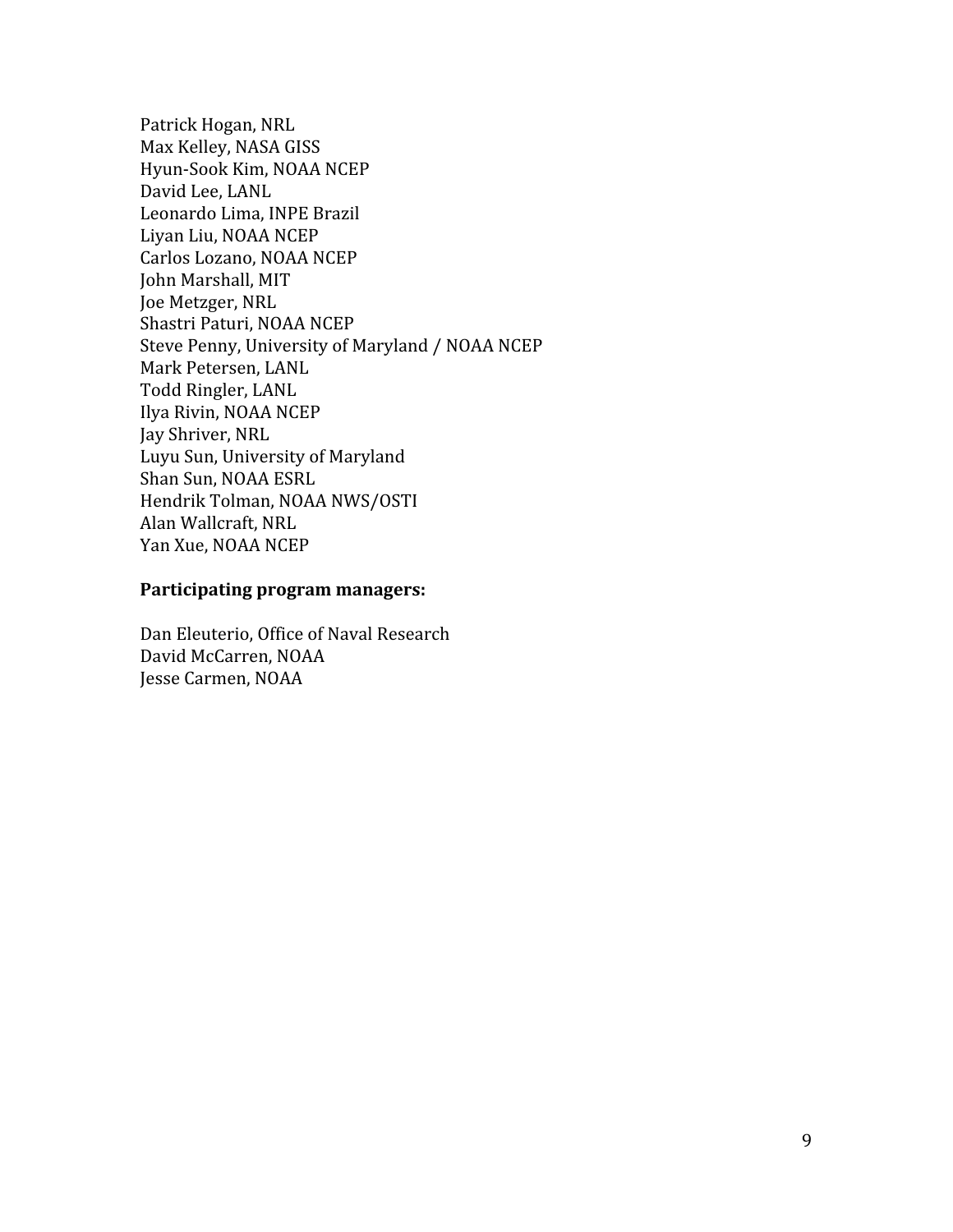# **Appendix 1. Agenda: Workshop on Improving ALE Ocean Modeling**

## **Venue**

NCWCP College Park, MD, Oct, 3-4, 2016

# **Preamble**

In the past few years, a number of research groups in the US have shifted ocean general circulation models from a fixed or single vertical coordinate to an Arbitrary Lagrangian Eulerian (ALE) vertical coordinate system. This shift takes advantage of the superiority of different vertical coordinate systems in different model locations (e.g., shelf vs. deep-ocean, weakly stratified mixed layer versus well-stratified interior). These relative performance advantages have led to a diversity of ocean models. The ALE framework offers the potential for a single model to exploit these relative advantages. However, a convergence in the vertical coordinate system doesn't imply convergence to a single ocean model. The numerical, dynamical and physical implementation and choices of these models differ substantially. Yet, there are aspects of the models that are similar and could be leveraged to improve all ALE models.

# **Goals of the Workshop**

This workshop will gather experts associated with 3 in-use ALE Ocean Models, HYbrid Coordinate Ocean Model (HYCOM), Modular Ocean Model (MOM6) and Model for Prediction Across Scales- Ocean (MPAS-Ocean), as well as ocean modeling and forecasting leaders from academia and national laboratories, to exchange information about the strengths and weaknesses of the ALE models, their numerical, dynamical and physical implementations, and new developments in ALE modeling. The aim of this exchange is fostering improvements in the models by using the strengths of one model to address the weaknesses of another. We will also discuss the applications enabled by ALE models.

# **Day 1 Monday, October 3**

0800 Jim Richman and Brian Arbic: Welcome and goals of Workshop

# **National Overview**

0815 Henrick Tolman: NWS/NGPPS Modeling Plans

0900 Dan Eleuterio: National Earth System Prediction Capability Perspective

0930 Eric Chassignet: Previous attempt to create a unified home for ALE code development (remote presentation)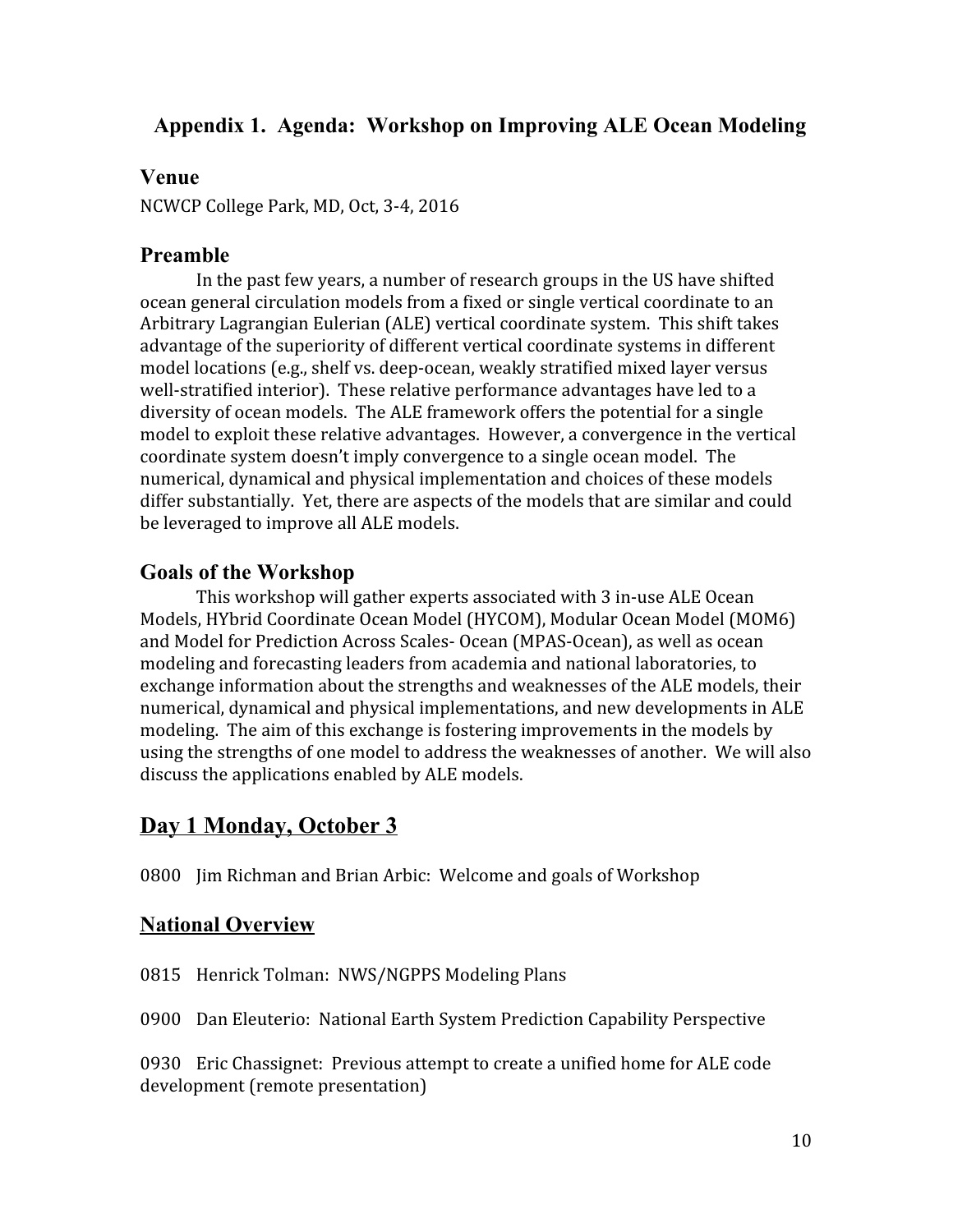1000-1030 Coffee Break

# **ALE Numerics**

1030 Rainer Bleck: Historical overview of ALE development

1100 Alistair Adcroft: MOM6 ALE overview + ALE-enabled general coordinates

1130 Darren Engwirda: MIT & GISS High-order accurate reconstructions, re-gridding and pressure gradient evaluation for an ALE ocean model.

1200-1330 Lunch

## **Model overviews**

- 1330 Max Kelley: GISS The new ALE-enabled GISS ocean model
- 1400 Mark Petersen and Todd Ringler: Overview of MPAS-Ocean ALE efforts
- 1430 Alan Wallcraft: Overview of HYCOM ALE efforts
- 1500-1530 Coffee Break

## **ALE Applications**

- 1530 Bob Hallberg: Applications enabled by ALE modeling
- 1600 Future directions/Collaborations

# **Day 2 Tuesday, October 4 (half day)**

0800 Numerics and performance Mehra lead and Shriver rapporteur Long range simulations require faster performance ~6 min/model day versus current HYCOM ~30 min/model day Resolution versus high order operators I/O limitations

0900 Current model issues and necessary improvements Wallcraft/Adcroft lead and Hogan rapporteur Thermobaric instability in HYCOM Velocity remapping with ALE operator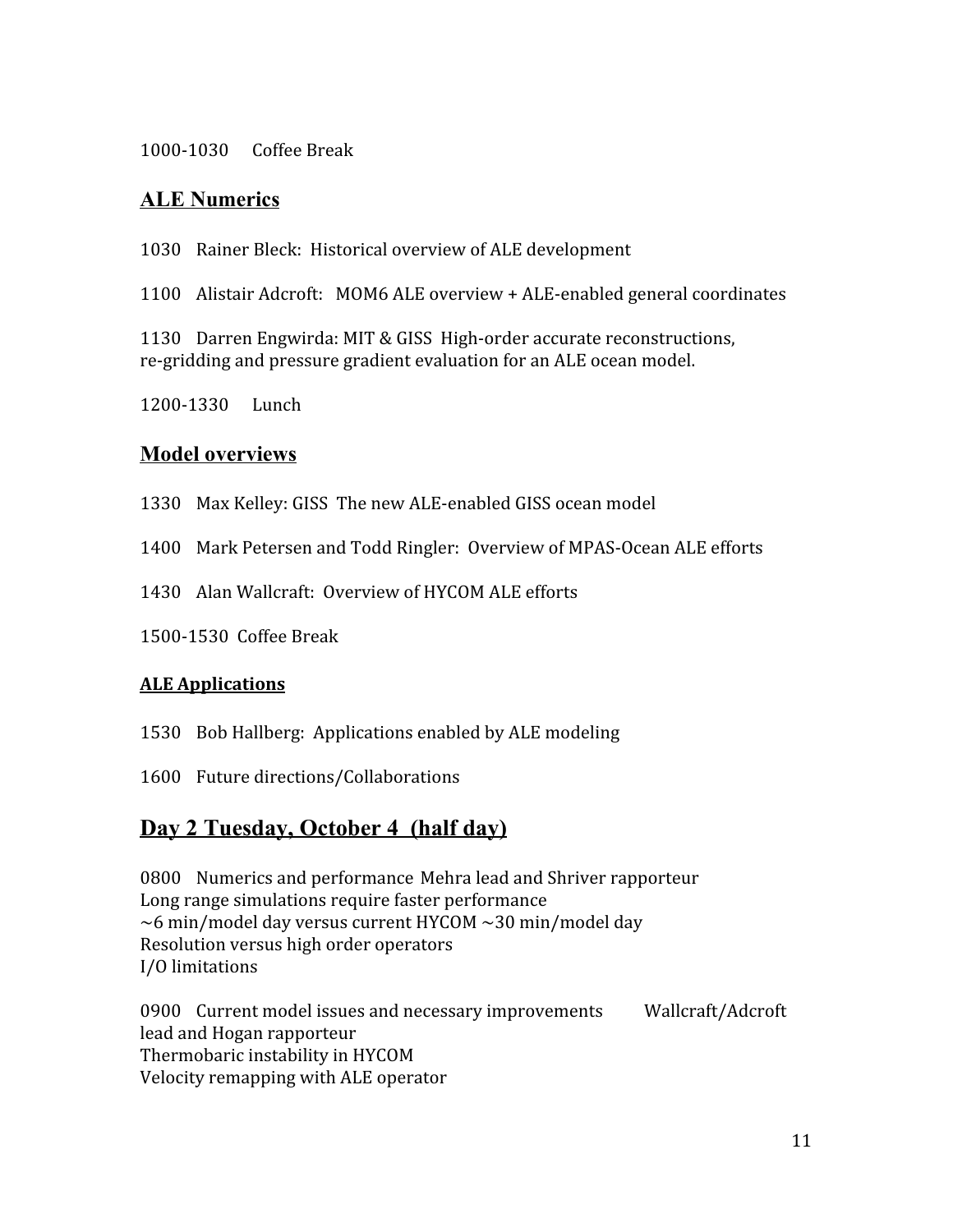1000-1030 Coffee Break

1030 Code sharing and potential collaborations Hallberg lead and Richman rapporteur

1130 Next generation ALE model and future directionsArbic lead and Penny rapporteur

1230 Meeting close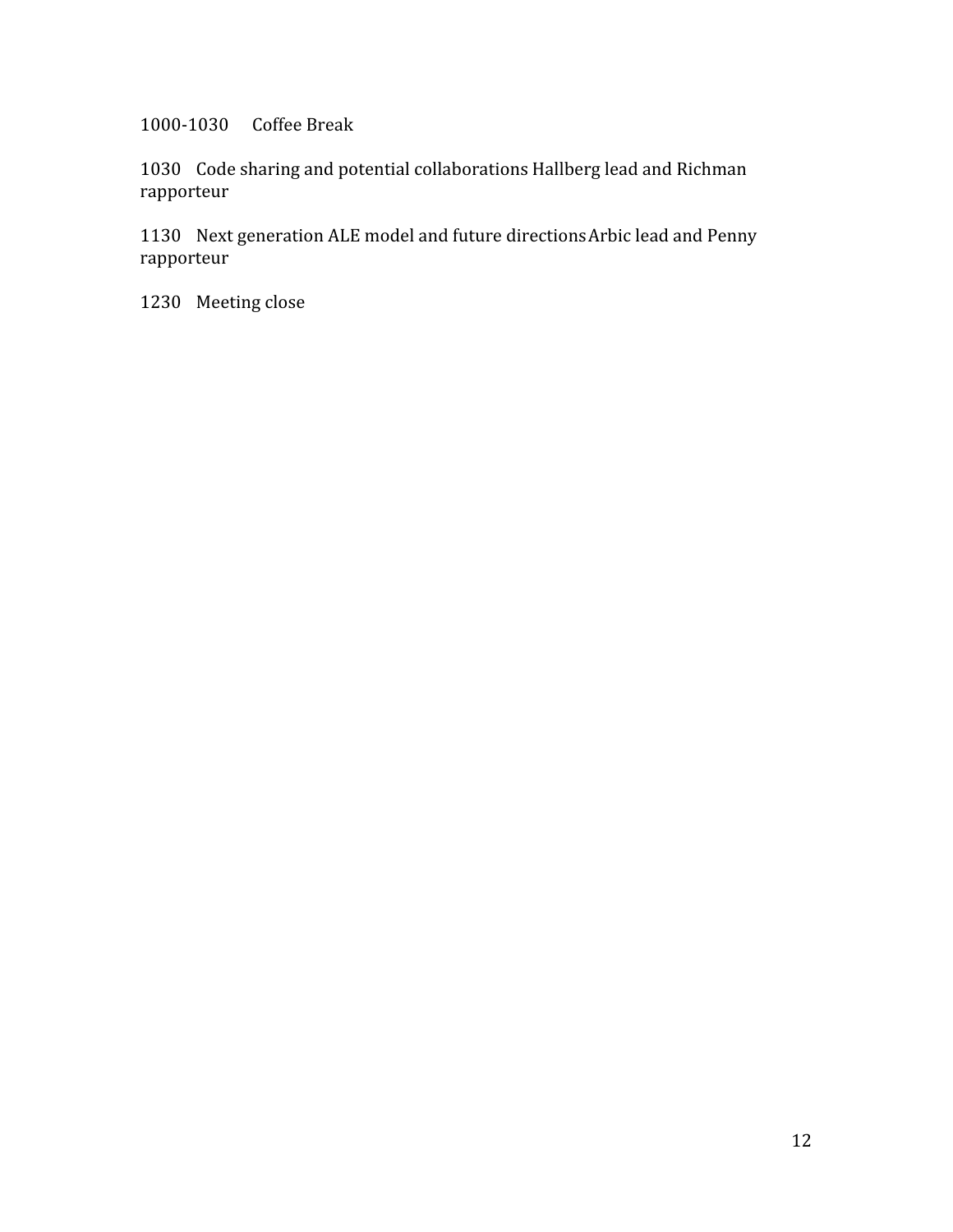Appendix 2. Computational Aspects of Global Ocean Models

## **Introduction**

Historically structured grid codes have dominated ocean models with some unstructured and semi-structured codes. The models are 3-D but with some of the characteristics of a 2-D problem. Vertical scales of the ocean models are much different from horizontal scales.

HYCOM 1/25th degree fully-global: 9000 x 6595 in horizontal with 41 vertical levels.

Typically, the models use a 2-D domain decomposition.

The vertical dimension is "on-chip" and often treated implicitly. Ocean models have fast surface gravity waves O(100m/s) which is O(100)x faster than advection and internal gravity wave speeds, motivating a separate 2-D sub-problem with a split-explicit or (less often) semi-implicit time step.

Limits on Ocean Model Scalability

A major problem for ocean models is that little computational work is performed compared to the memory access.

For the 2-D sub-problem, memory accesses are required for the 2-D Halo exchanges and/or 2-D global sums with relatively little computational work between memory accesses. Thus, performance is highly dependent on communication latency.

For the 3-D sub-problem, memory accesses are required for the 3-D Halo exchanges with still relatively little computational work per halo exchange (or per memory access) and still dependent on communication latency.

Typically no overlap between I/O and computations. Thus, I/O eventually limits scalability.

Can get good scalability with a large enough grid or ensembles.

HYCOM 1/25th dgree global tripole (9000 x 6595 x 32): in practice almost exactly 16x faster on 16,000 vs 1,000 cores of Cray XC40 or SGI ICE systems.

## Bit-for-Bit Multi-CPU Reproducibility

A requirement for porting to new architectures and different numbers of processors is bit-for-bit reproducibility. Repeating a single processor run produces identical results under this condition. However, repeating a multi-processor run, produces different results, using either OpenMP or MPI. e.g. fastest global sum is non-reproducible unless programmer explicitly avoids non-reproducible operations. We require reproducibility on any number of processors. Then we can test a compiler/system setup once, rather than for every core count. However, we can't use the highest level of compiler optimization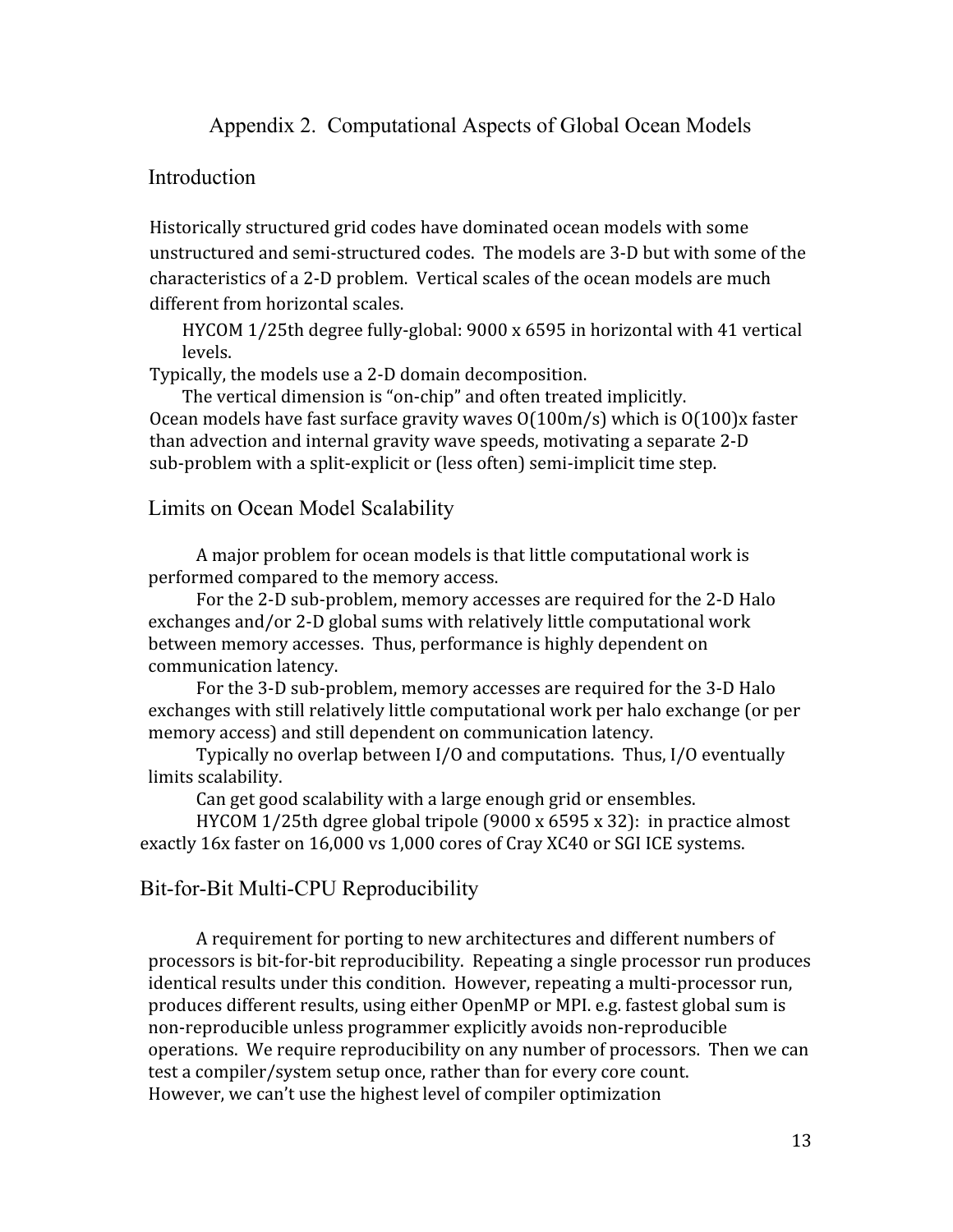ifort -fp-model precise -no-fma

fp-model precise because vector and scalar operations have different rounding, so the start and end of loop extents can't be scalar if the middle is vector.

fused multiply-add is new with AVX2, it has different rounding and so must be used for all operations in a loop or none.

The Intel compiler is not providing the fastest possible reproducible results. In some cases this can be worked around with extra coding, but should not be necessary.

#### Refactoring for Vector Instructions

Earlier generations of ocean models targeted Cray vector shared memory, but recently replaced by models targeting distributed memory (MPI) "scalar" systems.

However, all modern processors either include vector instructions or work well with vector constructs (GPGPUs).

HYCOM is 5% faster on Xeons if its 1st array dimension is a multiple of 8. The best example of this organization is vertical column physics.

To vectorize the vertical column, we would "push" a horizontal index into the routines. This index is promoted back outside the routine in modern codes. Taken to an extreme, the single column routine can be very inefficient. Generally, the best approach is to have a shallow nest of subroutines which a compiler (e.g. on GPGPUs) might be able to in-line into the outer loop to expose the parallelism.

One possible approach to vector refactoring of column physics.

Pack the horizontal dimensions into one index with no land. Have all column arrays aligned for vectorization with exactly the native vector length (pad the length in the last call). Use compile time constants and compiler directives to force maximum vectorization of the column physics routines. The native vector length would be system dependent

## Ocean Models on Attached Processors

The low computational intensity of ocean models has been an issue on attached processors. The cost of repeatedly moving arrays from system (host) memory to attached memory is prohibitive.

Only viable approach:

Copy all model arrays to attached memory.

Run MPI across attached processors (without involving the host).

Use the host only for start up and I/O.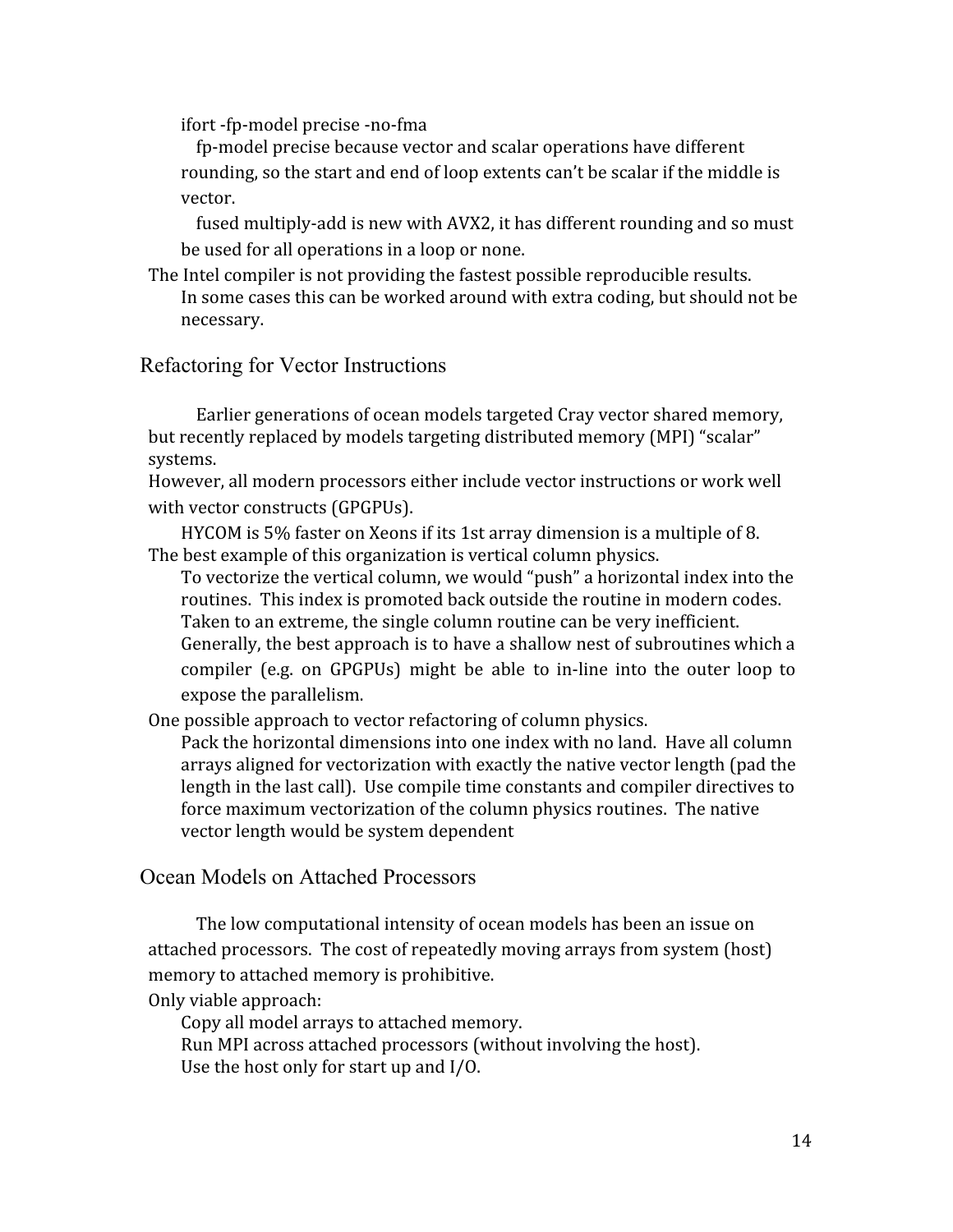I/O includes error reporting, which may

require re-factoring the error handler.

This means that "incremental" approaches to porting won't work. We can't do one subroutine at a time and the attached processor must have enough memory to hold all arrays.

1/25th degree global HYCOM requires 850GB of memory plus tiling overhead. We still must face the low computational intensity bottleneck and may not get good performance without major code re-factoring.

# Ocean Models on Future Systems

The memory and programming limitations of attached processors are being reduced over time, which makes host memory more accessible and increase size of "fast" memory. Host-less "attached" processors, with "fast" memory treated as a cache, may provide an option,

Host-less approach involves "more slower cores" vs "fewer faster cores." Currently Intel Knights Landing single socket node with 72 cores per socket vs Intel Xeon dual socket nodes with  $\sim$ 18 cores per socket. Knights Landing has enhanced vector operations but may require more use of hyper-threading for good performance, for example,72 vs 36 cores per node. The question remains which is a) faster per node, b) faster per watt, or c) faster per dollar? In the future ARM server chips with vector extensions will join the "more slower cores" class.

In general, ocean models can scale well (favors more cores) but may need re-factoring to take advantage of vector hardware. Knights Landing may need hyper-threading for maximum performance. Increase the number of MPI tasks, or use MPI and OpenMP.

## Future Architectures of Interest

Two new architectures are emerging to explore these issues. IBM Summit/Sierra (2018) 140PFlops at 10MW; 14GF/W 3,400 to 4,200 nodes Multiple IBM POWER9s and multiple NVIDIA Volta GPGPUs per node 512GB RAM per node (high BW memory + DRAM) 800GB NVRAM per node (either extension to memory or burst buffer) NVLink on-node interconnect (CPUs and GPUs in a common memory space) Dual-rail IB-4X EDR (200Gbps) between node interconnect GPFS Parallel Filesystem (120 PB; 1TB/s) Intel/Cray Aurora (2019) 180PFlops at 13MW; 14GF/W 50,000+ nodes